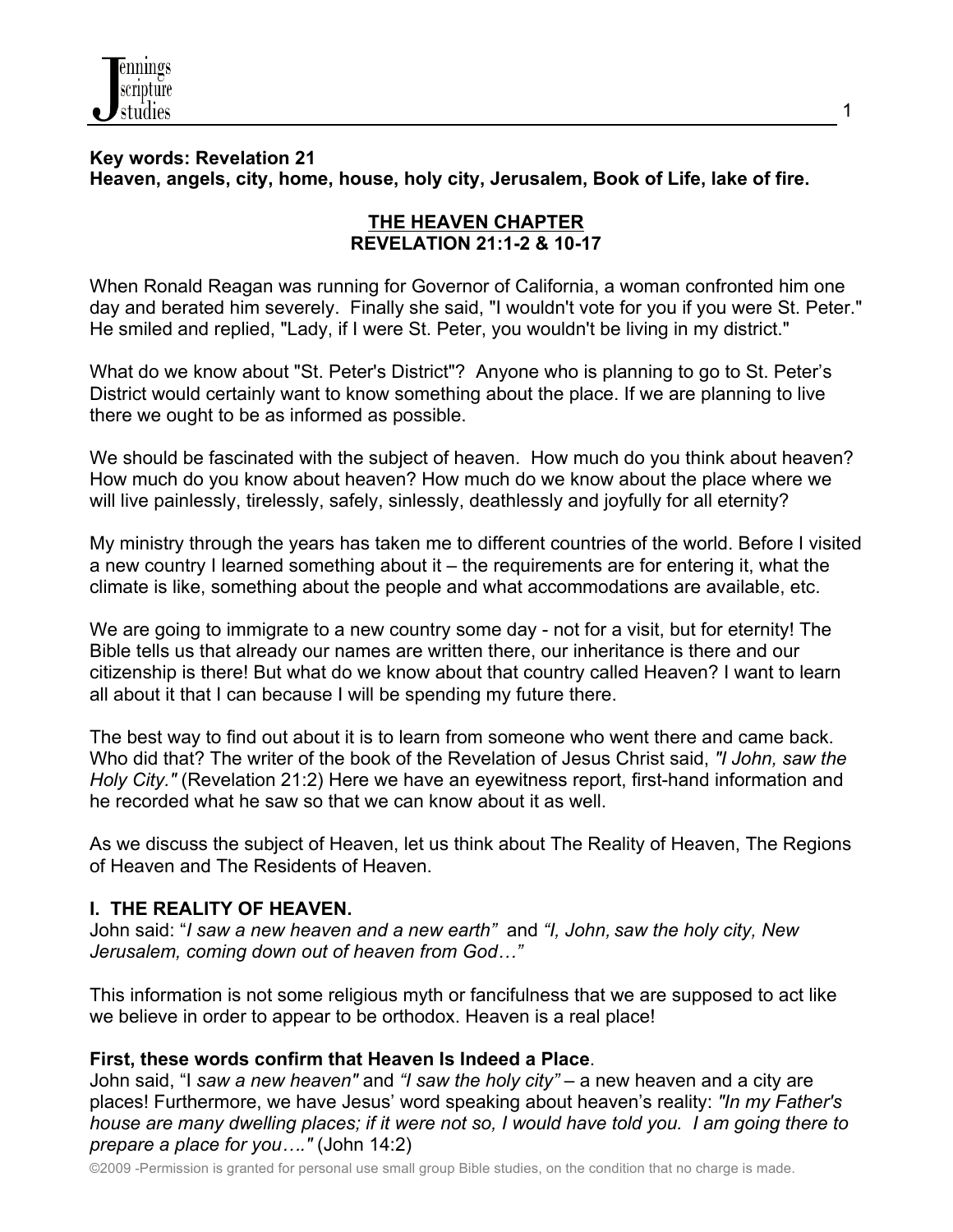

# **Second, these words confirm that Heaven Is A Real Place.**

It was measurable! Both the materials used in it and the dimensions indicate that it is real. Only a real place has foundations, gates and walls that can be measured!

Heaven is not a condition or state of being; it is not Nirvana; it is not "The Happy Hunting Ground"; it is not a cold expanse of mists and clouds where ghosts float around. It is a definite destination – a lovely location! Why would God give us measurements of a place that did not exist? It is certain, it is no figment of religious imagination. According to God himself, heaven is real.

In Ist Kings we have a very interesting statement made by Solomon in his prayer. He prays, *"Hear in heaven Your dwelling place; and when You hear, forgive."* (I Kings 8:30) If God exists, then Heaven exists – it is real!

# **Third, these words confirm that Heaven is a Large Place.**

Jesus said, "*In my Father's house are many dwelling places."* We don't need to worry that heaven will be crowded. The ground level of the city will be nearly two million square miles.

The city is a cube - the length and breadth and height are equal - 1,400 miles. "A city as wide, as high and as long as from the Mexican Border to the Canadian Border. This is forty times bigger than England and fifteen thousand times bigger than London. It is ten times as big as France or Germany and far larger than India." (Alcorn)

If you are inclined to doubt, remember this: God is a great God! Take a look at the universe – The God Who created it is the great God Who has created heaven and there is room there for all who are prepared to inhabit it.

**Illust.** One of the Russian cosmonauts came back and said, "Some people say that God lives out there. I looked around, and I didn't see any God out there." Ruth Graham, Billy's wife, said he looked in the wrong place. If he'd stepped outside the space ship without his space suit on, he would have seen God very quickly!

> "There's a holy and beautiful city Whose Builder and Ruler is God; John saw it descending from Heaven, When Patmos, in exile, he trod; Its high, massive wall is of jasper, The city itself is pure gold; And when my frail tent here is folded, Mine eyes shall its glory behold."

Refrain *In that bright city, pearly white city, I have a mansion, a robe and a crown; Now I am watching, waiting and longing For that new city that's soon coming down."*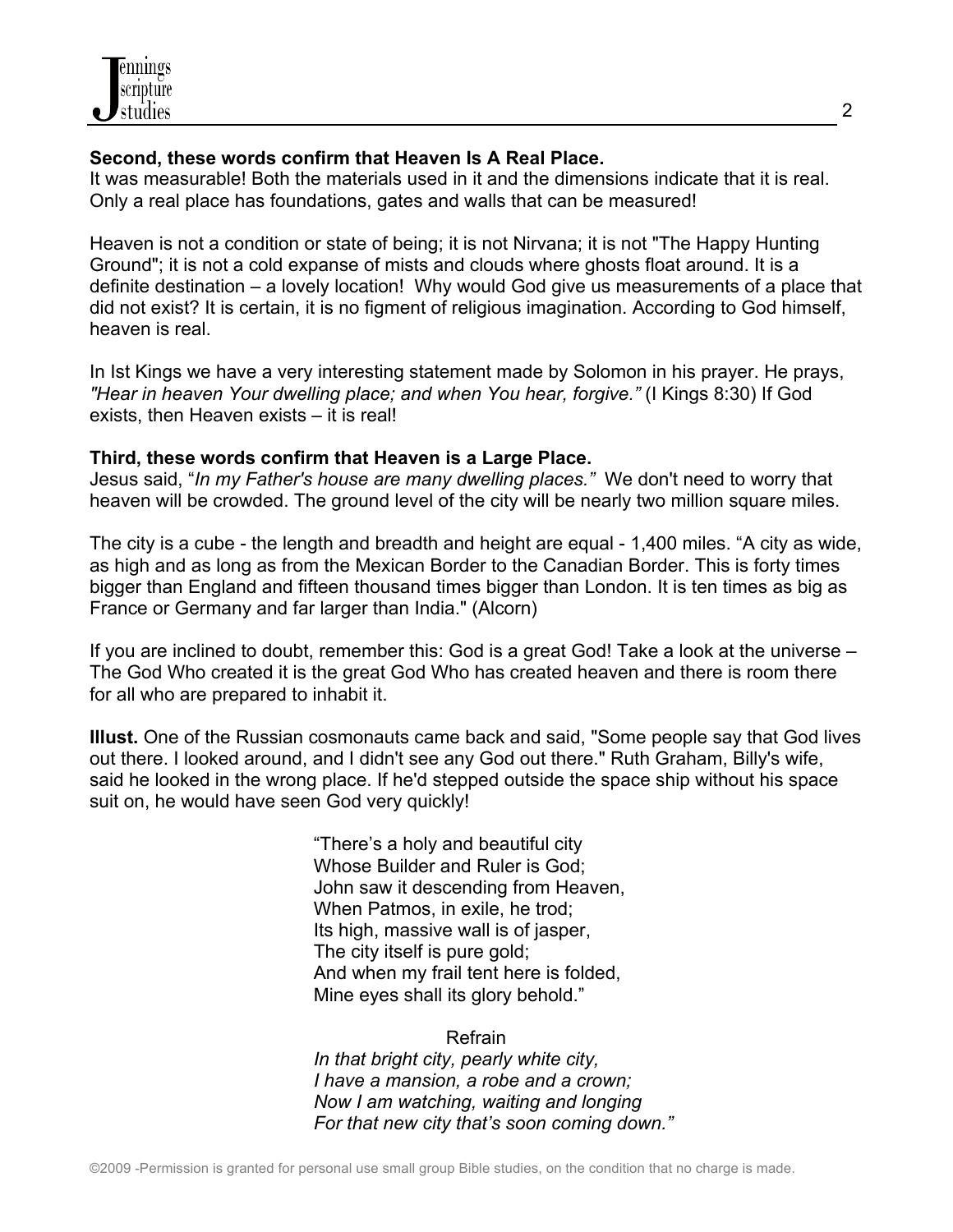

### **II***.* **THE REGIONS OF HEAVEN.**

The Kingdom of Heaven, like a kingdom on earth, has different regions and is described in various terms. The descriptions of heaven reveal that heaven is a "house", a "city", and a "country."

# *Heaven Is Called A "House."*

Jesus said: *"In my Father's house...."* (Jn. 14:2) Some people are house oriented. They love their house and their whole world revolves around their house. They comprehend Heaven better by thinking of it as *"the Father's house."*

# *Heaven Is Called "A City."*

John said, *"I John saw the holy city, new Jerusalem."* (Revelation 21:2) John saw a "holy city." What will it be live to live in a holy city? To many people, the city has its attractions: paved streets, beautiful parks, interesting architectural designs, and great crowds of people. There is always somewhere to go and something different to do. They like to think of Heaven as the great city *"which has foundations, whose Builder and Maker is God."*

A city with its many mansions, domes and spires, turrets and towers, walls of jasper, gates of pearl, streets of gold and multitudes of people appeals to many people.

# *Heaven Is Called A "Country."*

Hebrews chapter 11 tells us, *"They desire a better country that is a heavenly country."* (v.16)

Some people are fond of country life. They love the wide open spaces, the green fields, the shady woods, the flowing streams, the silvery lakes and the majestic mountains. They love the smell nature's sweet-scented breezes and hear the music of the melodious songbirds.

To them Heaven is a better country where far-flung fields forever beckon; where the river of life forever sparkles; where flowers bloom forever and the trees yield their fruits every month and the leaves are a healing balm for every care.

Whether you think of heaven as the Father's House of many mansions, the City with streets of pure gold or the Heavenly Country where the climate is always right - there is one thing for certain: Heaven is a spacious and precious place!

Heaven, like Hell, did not just happen – both are prepared. Hell, we are told in Matthew's Gospel, was *"prepared for the devil and his angels."* (Matthew 25:41) Hell is a prepared place for unprepared people.

Likewise, Heaven is a prepared place - it is a prepared place for prepared people. Jesus said, *"I go to prepare a place for you."* (John 14 2) We are told in Hebrews 11:16 that God *"has prepared for them a city."* In Revelation 21:2 John saw Heaven and said that it was *"prepared as a bride adorned for her husband."* 

Yes, heaven is prepared for you - are you prepared for Heaven? Some concern themselves more with the preparations of heaven for them than they are in the preparation of themselves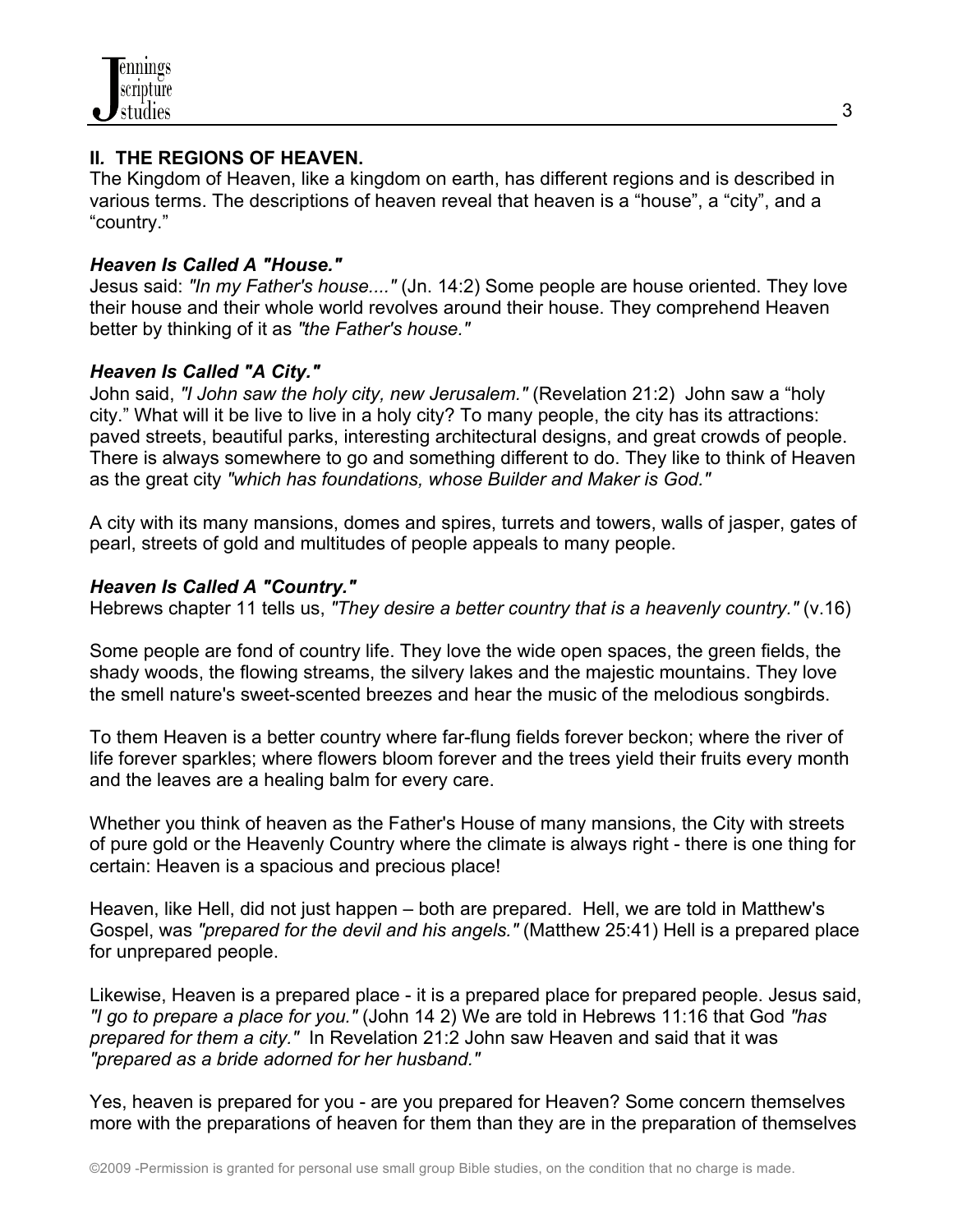

for heaven. The big question is not, "Is heaven ready for me?" But the great question is, "Am I ready for heaven?"

**Illust.** A little girl came home from Sunday School and said, "Mama, my Sunday School teacher told me that this world is only a place to live in for a little while, so that we can prepare for Heaven. But, mother, I don't see anybody preparing for heaven. I see when you and Dad prepare to go to town and I see when we prepare to go to see Aunt Jane, but I do not see anyone preparing to go to heaven. Why don't we get ready?" That is a good question isn't it? Are you ready for heaven?

### **III. THE RESIDENTS OF HEAVEN.**

Who populates heaven? There are two parts to the answer. First, notice those who are not there and secondly those who are there.

### **Persons Who Are Absent.**

*"But there shall by no means enter it anything that defiles, or causes an abomination or a lie, but only those who are written in the Lamb's Book of Life."* (Rev. 21:27)

One thing that makes heaven what it is, are the persons who will be absent from heaven. Who will be absent?

#### *The unwritten are not there.*

*"Whosoever was not found written in the book of life was cast into the lake of fire."* (Rev.20:15) The words, "Book of Life" occur seven times in the book of Revelation. Yes, there is a book in which God has written the names of those who have new life in Jesus Christ. If your name is not written in the Book of Life, you will not be numbered among the citizens of heaven.

#### **Is Your Name Written There?**

*"Oh! that beautiful city, with its mansions of light, With glorified beings, in pure garments of white; Where no evil thing comes to despoil what is fair, Where my Savior is, yes, my name's written there.*

> *Is my name written there, In the book of Thy kingdom, Is my name written there?"*

#### *The unfit are not there.*

*"But the fearful, and unbelieving, and the abominable, and murderers, and whoremongers, and sorcerers, and idolaters, and all liars, shall have their part in the lake which burns with fire and brimstone."* (Rev. 21:8)

In our natural state as sinners we are not fit for heaven. Jesus shed His blood to cleanse us and make us fit to live in His heaven.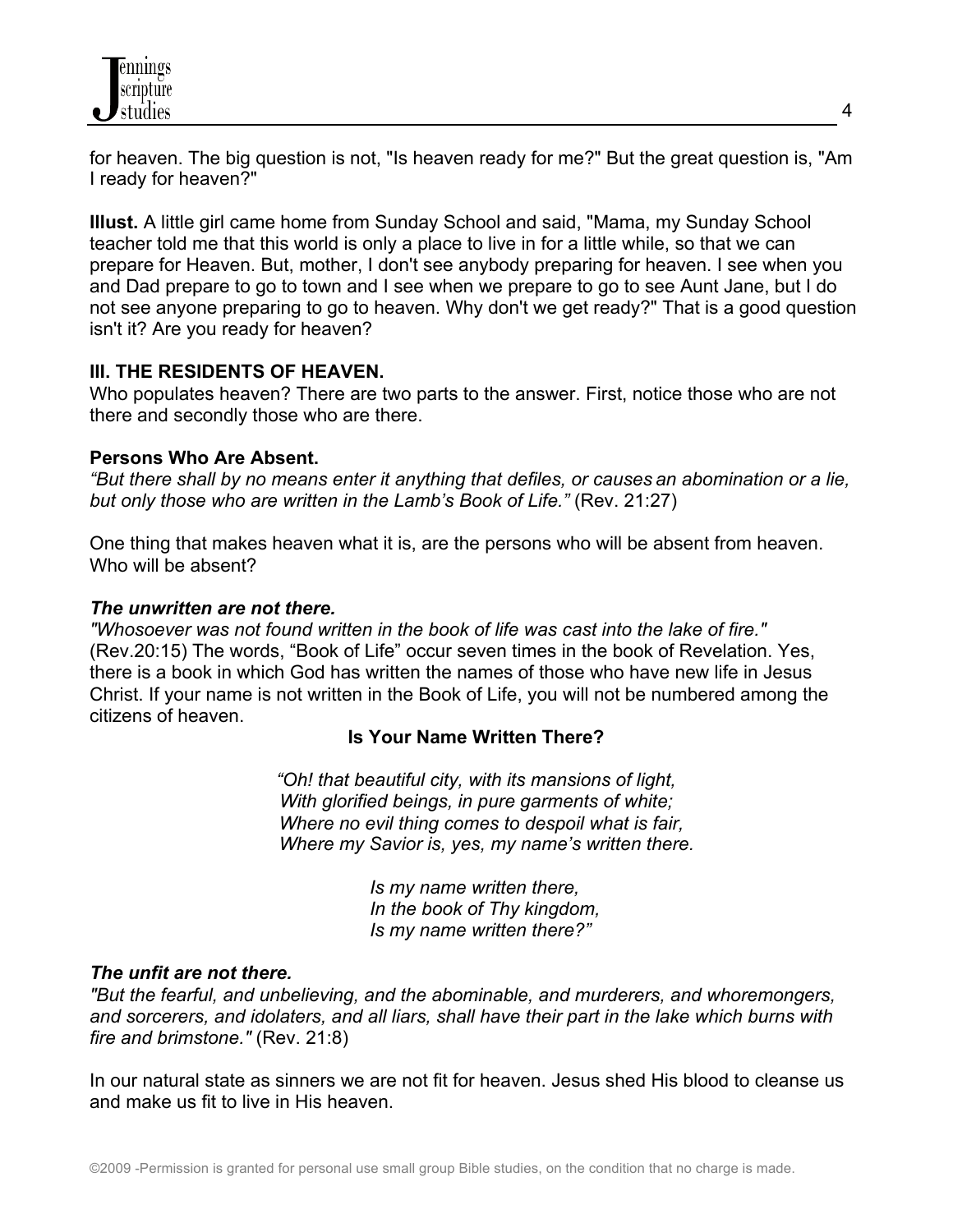

### *The unsaved are not there.*

The above-mentioned persons will not be in heaven for they are unsaved. Only those who have been saved from lives of sin are fitted for heaven.

### **The Persons Who Are Present.**

There are three verses of Scripture often overlooked when talking about the people who are in heaven. These verses are Hebrews 12:22-24 and read as follows:

*"You are come to Mount Zion, to the city of the living God, the heavenly Jerusalem, and to an innumerable company of angels, to the general assembly and church of the firstborn, who are written in heaven, and to God, the Judge of all, and to the spirits of just men made perfect, and to Jesus the Mediator of the new covenant."*

### *God is there.*

"*the city of the living God."* and "*God, the Judge of all."* The psalmist said, *"The Lord is in his holy temple, the Lord's throne is in heaven..."* (Ps. 11:4). When we get to heaven, we get to God's Throne Room! Jesus taught us to pray to *"Our Father in heaven*" (Matt. 6:9). Heaven is being where God's throne is!

"Going to heaven without God would be like a bride going on her honey-moon without her groom. A heaven without God would be like a palace without a king. If there is no king, there is no palace. If there is no God, there is no heaven. Wherever God is not, there is hell. The presence of God is the essence of heaven just as the absence of God is the essence of hell. Because God is beautiful beyond measure, if we knew nothing more than that heaven was God's dwelling place, it would be more than enough." (Alcorn)

Jesus taught us to pray, "*Our Father, who art in heaven"* (Matthew 6:9). Heaven is a real place, where God is. It's being with God.

### *Angels are there.*

*"an innumerable company of angels."* Once when I was speaking on the subject of heaven, I said, "Just think, we'll be living with the angels!" On the way home in the auto, my wife said, "You are already living with one!" I dutifully and gladly said, "Yes! But in heaven there will be innumerable angels!"

### *Fellow believers are there.*

"*The general assembly and church of the firstborn"* and ""*the spirits of just men made perfect."* Revelation 21:24 puts it this way, *"those who are saved."* This will be the first time that the complete Church of Jesus Christ has ever been assembled in one place!

Will we know one another in heaven? Let the Bible give the answer: *"For now we see through a glass darkly; but then face to face. Now I know in part, but then shall I know even as I am known."* (I Cor. 13:12)

The citizens of heaven are people. They have bodies. These bodies are knowable. Moses and Elijah were recognizable on the Mount of Transfiguration with Jesus. Their individual identities were retained. In heaven there is a feast and a wedding. It is a family gathering.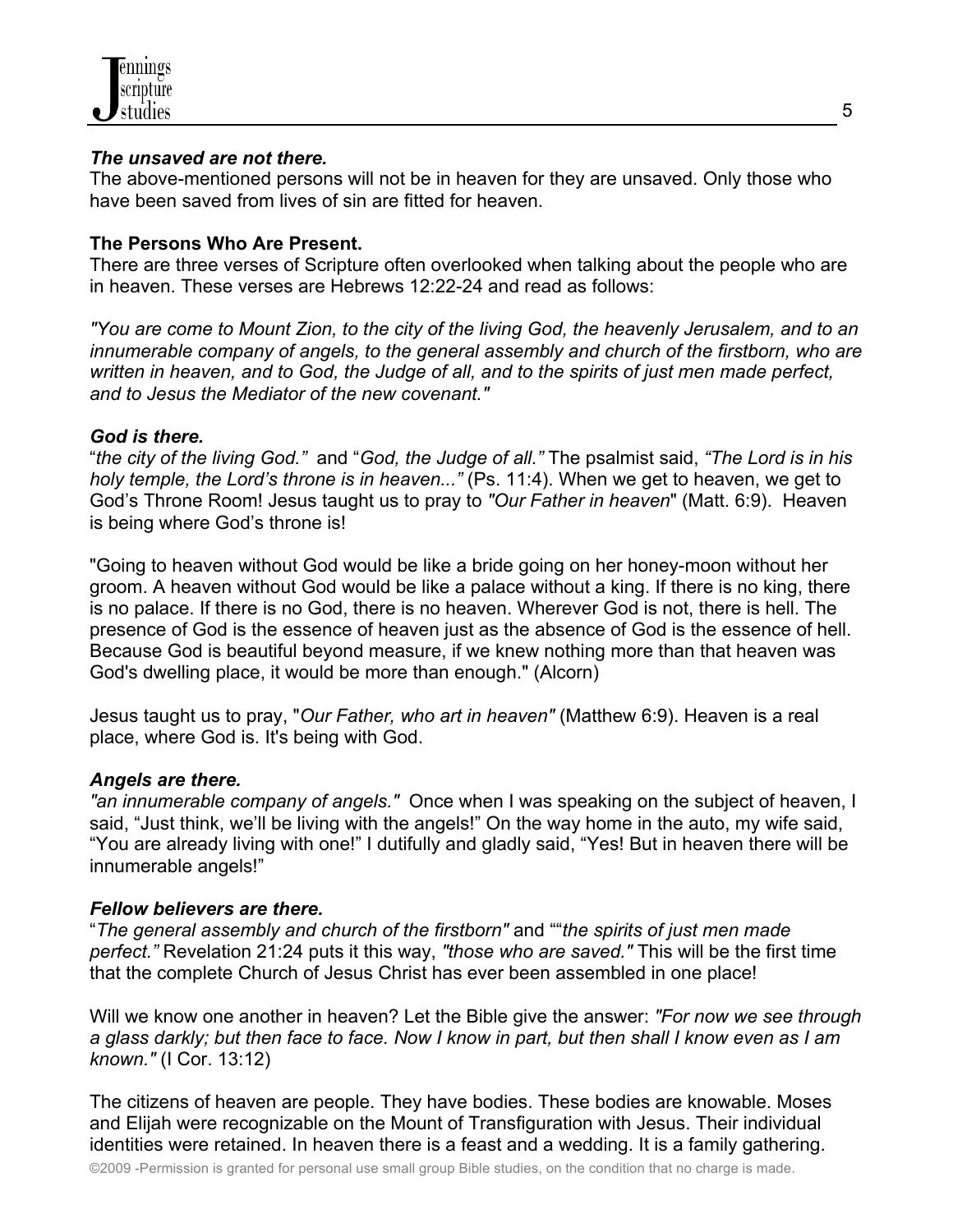It would be a strange feast, a strange wedding and a strange family if we did not know one another!

What is it that makes home so attractive? Is it because the house is beautiful? Is it because the lawn is beautiful? Is it because we have beautiful furniture? Is that all that makes home beautiful? No, it is the ones who are in it that make it what it is to us.

# *The Lord Jesus Is There.*

"*to Jesus the Mediator of the new covenant."*

Jesus promised His disciples, *"I will come back and take you with me that you may also be with me where I am."* (John 14:3) For Christians, to die is to "*be present with the Lord*." (2 Cor. 5:8) The apostle Paul says, *"I desire to depart and be with Christ, which is far better."* (Phil. 1:23)

Jesus wants us to be with Him in heaven. Why? He mentioned one reason in His prayer in John chapter 17 - *"Father, I want those you have given me to be with me where I am, and to see my glory….."* (John 17:24) We will be sin-free in heaven; we will have glorified bodies and our eyes will be able to gaze upon His glorious Person without being blinded as Saul was on the Damascus Road when the dazzling presence of the Lord Jesus appeared before him.

**Illust.** Fanny Crosby wrote over 8000 hymns and gospel songs. She became blind when she was six weeks old. A Christian friend asked her if she had ever had any bitterness because she was blind. She said, "Do you know that if at birth I had been able to make one petition, it would have been that I be born blind." The friend was stunned and asked, "Why"? She replied, "Because when I get to heaven, the first face that shall gladden my sight will be that of my Savior."

Have you ever imagined what it would be like to walk with Jesus, as the disciples did? Have you ever wished you had the opportunity? You will! Many songs emphasize the blessedness of seeing Jesus, our Savior, when we get to heaven. Do you recognize these songs:

> "*What a day that will be when my Jesus I shall see, And I look upon His face, the One Who saved me by His grace. When He takes me by the hand and leads me thro' the Promised land; What a day, glorious day, that will be."* **Or,** *What a day of rejoicing that will be!*

*When we all see Jesus, We'll sing and shout the victory!"* **Or,** *"I know I'll see Jesus some day! I know I'll see Jesus some day! What a joy it will be When His face I shall see, I know I'll see Jesus some day!"*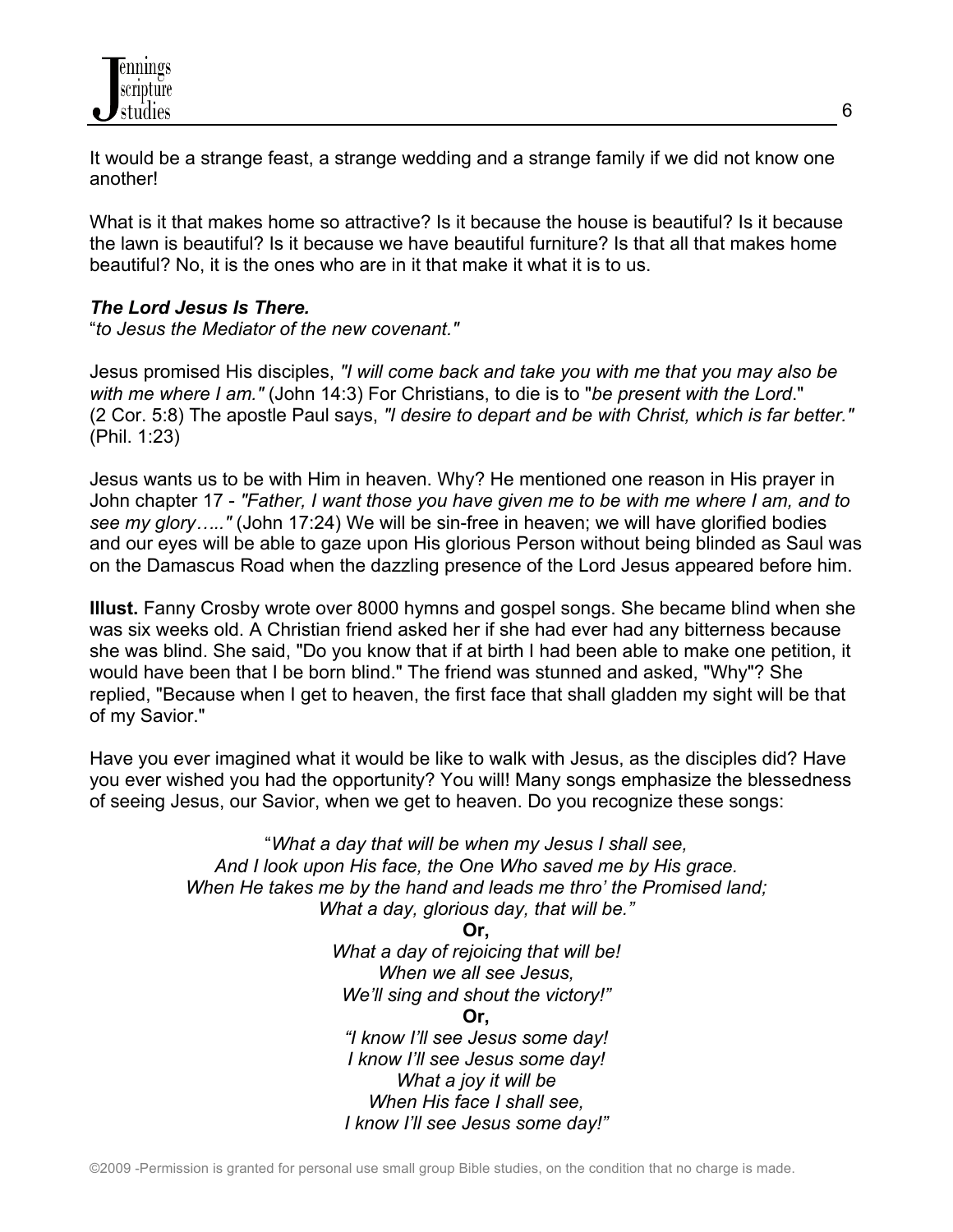What would our eternal home be without Jesus there? He will be there, will you?

**Illust.** Heaven's Gate was an American cult based in San Diego, CA, founded and led by Marshall Applewhite.Thirty-eight Heaven's Gate members, plus group leader Applewhite, committed suicide in a rented mansion in Rancho Santa Fe, on March 26, 1997. The corpses underwent autopsies, where cyanide and arsenic were found.

Heaven's Gate members believed that the planet Earth was about to be wiped out and that the only chance to survive was to leave it immediately. This group had many strange beliefs, as you can imagine, one of which was, and I quote: *"Part of our test of faith is …. to be willing to leave… without any proof of the next level of existence."*

We are going to leave this earth at some point in time. The Bible is clear about the fact of our existence after we leave this earth. We will live forever in the place of eternal punishment or the place of eternal paradise; in Heaven or in Hell. You can know and have proof of, as Marshall Applewhite termed it, "your next level of existence."

But how do we get there? In John chapter 14 Jesus announced that He was going back to the Father's House. The disciple Thomas, in reply, said: "*We do not know where you are going and how can we know the way?"* Jesus then uttered these famous words, *"I am the way, the truth and the life; no one comes to the Father but by me."* Without the Way, there is no going; without the Truth, there is no knowing; without the Life, there is no living.

Please listen carefully to what I am about to say: Nowhere in the Bible are people invited to heaven. Nowhere does God say, "Come to My heaven." Why? Because you can't get to heaven unless and until you come to Jesus Who said *"I am the Door; by me if anyone enter he shall be saved."* (John 10:9)

In the Bible we are repeatedly invited to come to Jesus Christ – and those who come to Him are forgiven their sins, made fit for living with Him and are assured of a home in heaven! Jesus' invitation is, "*Come unto me."* And, He said, "*All who come to me I will not cast out."*

Jesus extended the last invitation in the Bible; it reads as follows: *"Let him who thirsts come. Whoever desires, let him take the water of life freely."* (Rev. 22:17) Of course, He alone is the Fountain of life-giving water.

**Illust:** In 1893, there was a great Industrial Exposition in Chicago. There were 65,000 exhibits displayed. Among the many products introduced for the first time at the fair were Cracker Jacks, Aunt Jemima Syrup, Cream of Wheat, and Juicy Fruit gum and the very first Ferris Wheel. The Exhibition drew over twenty-seven million visitors from around the world during its six-month run.

On the same grounds was a large fountain. It became a favorite rendezvous for people who arranged to meet each other. They would say, "Let's meet at the fountain." The song writer, P.P. Bliss, who wrote some of our most popular hymns, went to that exposition, saw the fountain and wrote a Gospel song titled: "Will You Meet Me At The Fountain?"